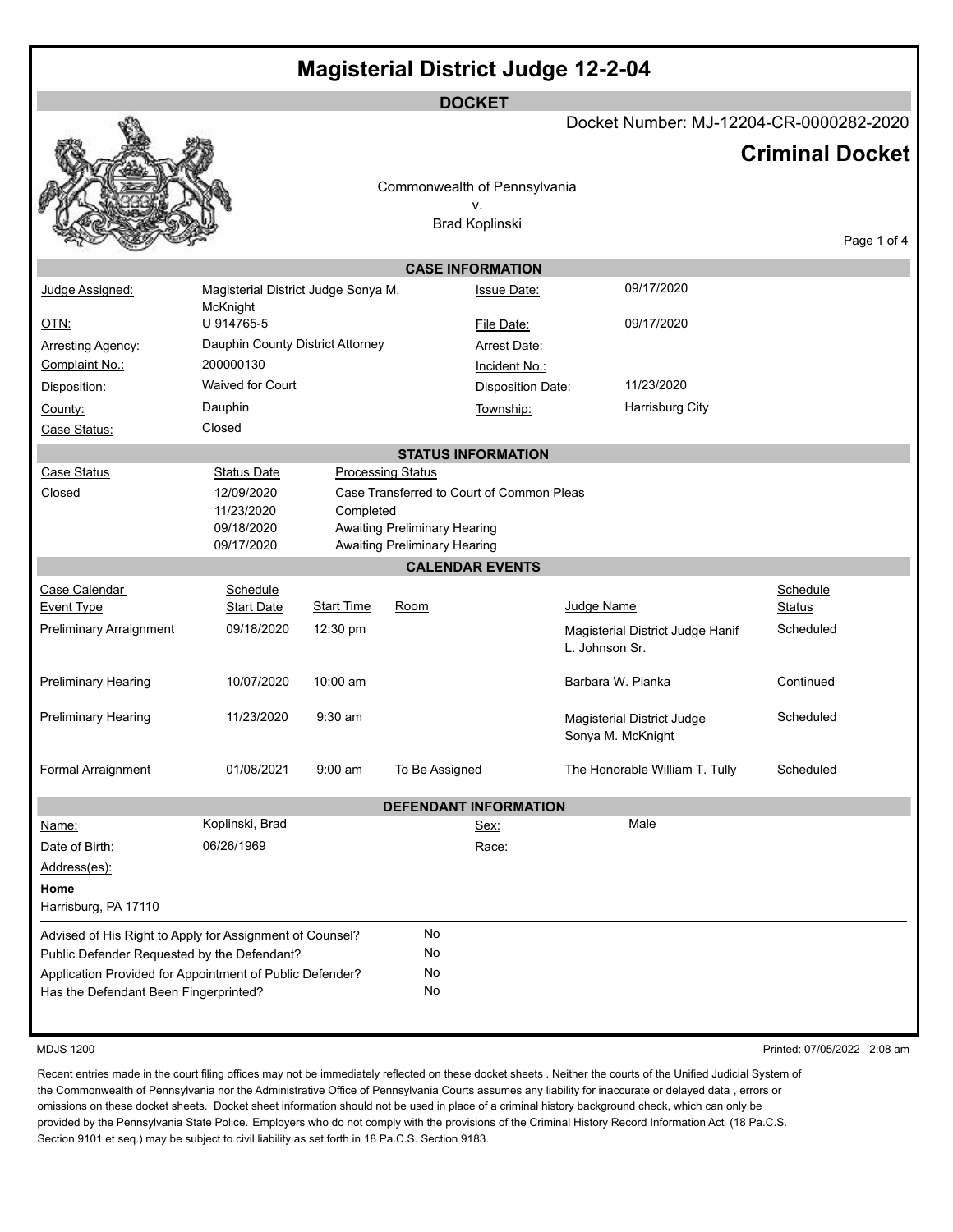| <b>Magisterial District Judge 12-2-04</b> |                         |                         |                              |                                         |                            |             |  |
|-------------------------------------------|-------------------------|-------------------------|------------------------------|-----------------------------------------|----------------------------|-------------|--|
| <b>DOCKET</b>                             |                         |                         |                              |                                         |                            |             |  |
|                                           |                         |                         |                              | Docket Number: MJ-12204-CR-0000282-2020 |                            |             |  |
|                                           |                         |                         |                              |                                         |                            |             |  |
|                                           |                         |                         |                              |                                         | <b>Criminal Docket</b>     |             |  |
|                                           |                         |                         | Commonwealth of Pennsylvania |                                         |                            |             |  |
|                                           |                         |                         | ۷.                           |                                         |                            |             |  |
|                                           |                         |                         | <b>Brad Koplinski</b>        |                                         |                            |             |  |
|                                           |                         |                         |                              |                                         |                            | Page 2 of 4 |  |
|                                           |                         |                         | <b>CASE PARTICIPANTS</b>     |                                         |                            |             |  |
| <b>Participant Type</b>                   |                         | <b>Participant Name</b> |                              |                                         |                            |             |  |
| Defendant                                 |                         | Koplinski, Brad         |                              |                                         |                            |             |  |
| Arresting Officer                         |                         | Martin, Clair R.        |                              |                                         |                            |             |  |
|                                           |                         |                         | <b>BAIL</b>                  |                                         |                            |             |  |
| <b>Bail Set:</b>                          |                         |                         |                              |                                         | <b>Nebbia Status: None</b> |             |  |
| <b>Bail Action Type</b>                   | <b>Bail Action Date</b> | <b>Bail Type</b>        |                              | Percentage                              | Amount                     |             |  |
| Set                                       | 09/18/2020              | Unsecured               |                              |                                         | \$5,000.00                 |             |  |
|                                           |                         |                         |                              |                                         |                            |             |  |
|                                           |                         |                         | <b>CHARGES</b>               |                                         |                            |             |  |
| # Charge                                  | Grade                   | Description             |                              | Offense Dt.                             | Disposition                |             |  |
| 1 18 § 6312 §§ D                          | F2                      | Child Pornography       |                              | 03/18/2020                              | <b>Waived for Court</b>    |             |  |
| 2 18 § 6312 §§ D                          | F <sub>2</sub>          | Child Pornography       |                              | 03/18/2020                              | <b>Waived for Court</b>    |             |  |
| 3 18 § 6312 §§ D                          | F <sub>2</sub>          | Child Pornography       |                              | 03/18/2020                              | <b>Waived for Court</b>    |             |  |
| 4 18 § 6312 §§ D                          | F <sub>2</sub>          | Child Pornography       |                              | 03/18/2020                              | Waived for Court           |             |  |
| 5 18 § 6312 §§ D                          | F <sub>2</sub>          | Child Pornography       |                              | 03/18/2020                              | <b>Waived for Court</b>    |             |  |
| 6 18 § 6312 §§ D                          | F <sub>2</sub>          | Child Pornography       |                              | 03/18/2020                              | Waived for Court           |             |  |
| 7 18 § 6312 §§ D                          | F <sub>2</sub>          | Child Pornography       |                              | 03/18/2020                              | <b>Waived for Court</b>    |             |  |
| 8 18 § 6312 §§ D                          | F <sub>2</sub>          | Child Pornography       |                              | 03/18/2020                              | Waived for Court           |             |  |
| 9 18 § 6312 §§ D                          | F <sub>2</sub>          | Child Pornography       |                              | 03/18/2020                              | <b>Waived for Court</b>    |             |  |
| 10 18 § 6312 §§ D                         | F <sub>2</sub>          | Child Pornography       |                              | 03/18/2020                              | <b>Waived for Court</b>    |             |  |
| 11 18 § 6312 §§ D                         | F <sub>2</sub>          | Child Pornography       |                              | 03/18/2020                              | <b>Waived for Court</b>    |             |  |
| 12 18 § 6312 §§ D                         | F <sub>2</sub>          | Child Pornography       |                              | 03/18/2020                              | Waived for Court           |             |  |
| 13 18 § 6312 §§ D                         | F <sub>2</sub>          | Child Pornography       |                              | 03/18/2020                              | Waived for Court           |             |  |
| 14 18 § 6312 §§ D                         | F <sub>2</sub>          | Child Pornography       |                              | 03/18/2020                              | Waived for Court           |             |  |
| 15 18 § 6312 §§ D                         | F2                      | Child Pornography       |                              | 03/18/2020                              | Waived for Court           |             |  |
|                                           |                         |                         |                              |                                         |                            |             |  |
|                                           |                         |                         |                              |                                         |                            |             |  |
|                                           |                         |                         |                              |                                         |                            |             |  |
|                                           |                         |                         |                              |                                         |                            |             |  |

MDJS 1200 **Page 2 of 4** Printed: 07/05/2022 2:08 am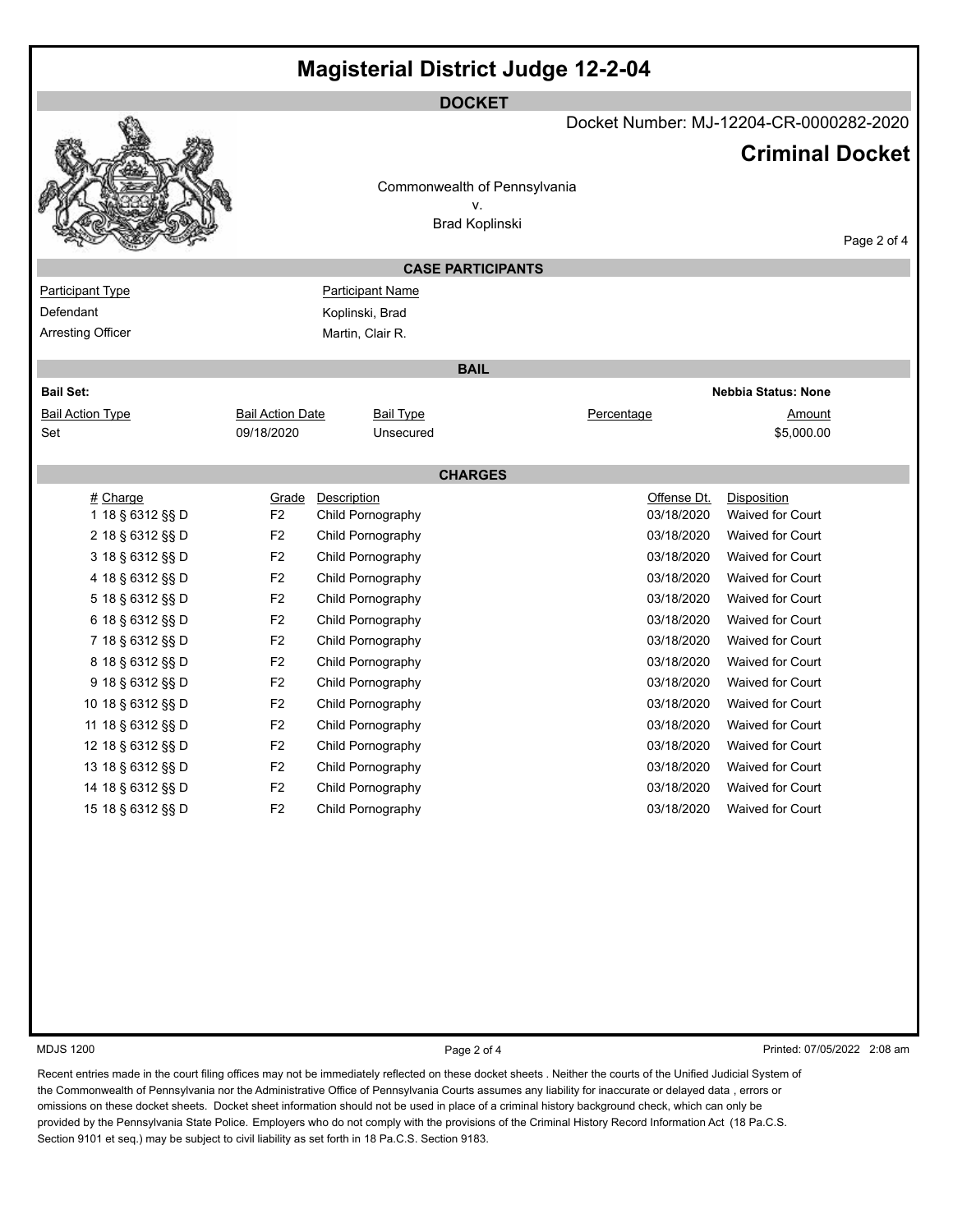# **Magisterial District Judge 12-2-04**

**DOCKET**

Docket Number: MJ-12204-CR-0000282-2020

## **Criminal Docket**

Commonwealth of Pennsylvania v. Brad Koplinski

Page 3 of 4

### **DISPOSITION / SENTENCING DETAILS**

| Case Disposition<br><b>Waived for Court</b>   | <b>Disposition Date</b><br>11/23/2020 |                                                | Was Defendant Present?<br>Yes |
|-----------------------------------------------|---------------------------------------|------------------------------------------------|-------------------------------|
| Offense Seq./Description<br>Child Pornography |                                       | <b>Offense Disposition</b><br>Waived for Court |                               |
| 2 Child Pornography                           |                                       | <b>Waived for Court</b>                        |                               |
| 3 Child Pornography                           |                                       | <b>Waived for Court</b>                        |                               |
| 4 Child Pornography                           |                                       | Waived for Court                               |                               |
| 5 Child Pornography                           |                                       | <b>Waived for Court</b>                        |                               |
| 6 Child Pornography                           |                                       | <b>Waived for Court</b>                        |                               |
| 7 Child Pornography                           |                                       | <b>Waived for Court</b>                        |                               |
| 8 Child Pornography                           |                                       | Waived for Court                               |                               |
| 9 Child Pornography                           |                                       | Waived for Court                               |                               |
| 10 Child Pornography                          |                                       | Waived for Court                               |                               |
| 11 Child Pornography                          |                                       | <b>Waived for Court</b>                        |                               |
| 12 Child Pornography                          |                                       | <b>Waived for Court</b>                        |                               |
| 13 Child Pornography                          |                                       | <b>Waived for Court</b>                        |                               |
| 14 Child Pornography                          |                                       | Waived for Court                               |                               |
| 15 Child Pornography                          |                                       | <b>Waived for Court</b>                        |                               |

MDJS 1200 **Page 3 of 4** Page 3 of 4 Printed: 07/05/2022 2:08 am